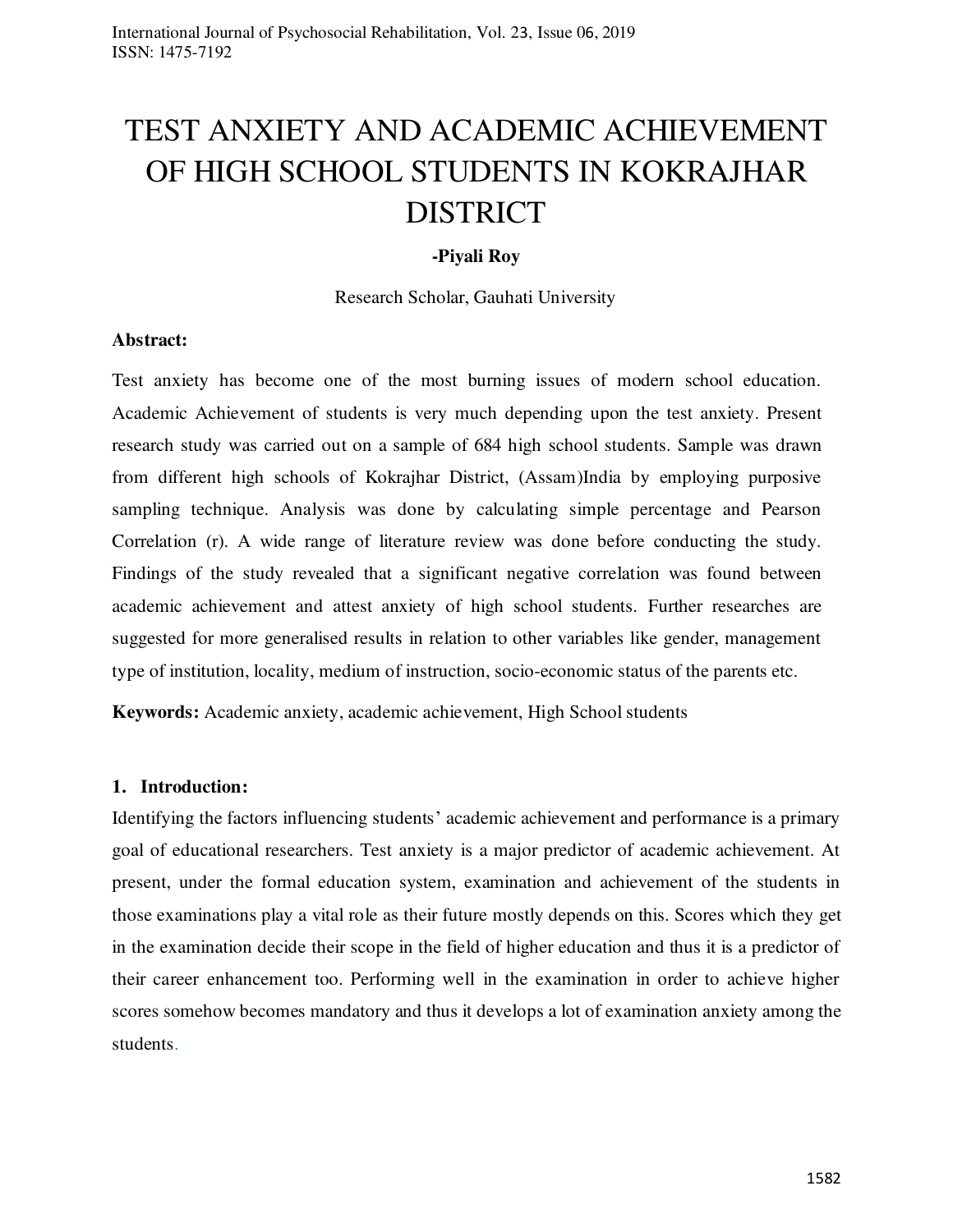Test anxiety can be defined as the reactions to stimuli that are associated with a person's experience of testing situations (Sieber, 1980). It can also be defined as the reaction that students exhibit during, before or after examinations.

Now-a-days testing has become an inherent part of our modern society. Not only in the field of education, but in every sphere of life and many important choices or selections are based on test scores. Spielberger and Vag (1995) pointed out that scores of achievement tests and academic performance are widely used in evaluating applicants for jobs and admissions into various educational programs. Examination stress and test anxiety have become pervasive problems in modern education system. Sarason (1959) said that people live in a test-conscious and test-giving culture where the lives are in part determined by their performance in the test. Spielberger and Sarason said that students with high test anxiety generally possess lower academic achievement; whereas students with moderate levels of test anxiety perform the best. Hembree (1988) also stated that highly anxious students generally commit more errors in comparison to the others. Many studies have also revealed that test anxiety is negatively associated with academic achievement (Rezazadeh & Tavakoli,2009; Pleg, 2009). Jain (2012) also found a negligible negative correlation between academic anxiety and academic achievement irrespective of genders.

A large number of studies supported the views of Spielberger and Sarason by stating that students with higher levels of anxiety have low academic achievement (Luigi, *et al*. 2007; Hamza, 2007; Sena, *et al*. 2007; McCraty, 2007; Rana & Mahmood, 2007; Kumar & Karimi, 2010; Gaurdy, & Spielbergr, 1971; Hancock, 2001; Cassady Johnson, 2002; Jing, 2007; Pleg, 2009; Ali, Awan,Batool, & Muhammad, 2013).

The high school in Assam refers the grades 9 and 10 under secondary stage of education. It is a very important stage because it provides a sound foundation for the future higher education. But, due to academic anxiety caused by different factors like school system, family environment, social environment, socio-economic status of the parents, high expectations of family and society etc. students become test anxious which again negatively affect their performance during tests. Academic achievement is affected by several factors and test anxiety is one of them. The present study is an attempt to reveal the levels of test anxiety of the high school students before the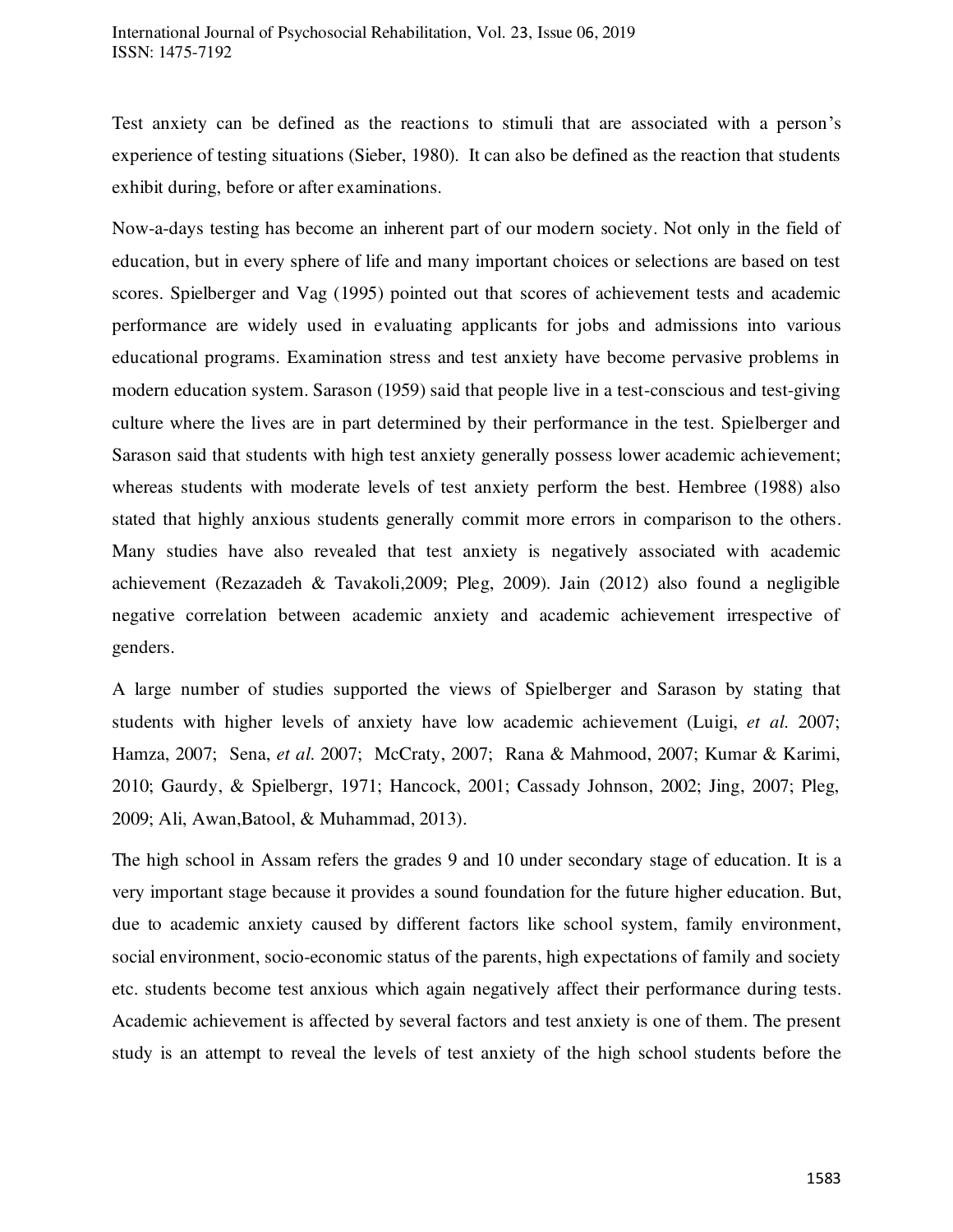examination, to find out their academic achievement with the help of HSLC result and also to find out the relationship between test anxiety and academic achievement.

#### **2. Significance of the study:**

The present study has mainly tried to focus on the relation between test anxiety and academic achievement of the high school students of Kokrajhar district. The place is growing slowly and still fails to provide excellent educational facilities to the students of this area. Hence, the researcher has found it very significant to conduct the study in such an area which is developing gradually through various struggles and movements. It is situated in the North-Eastern region of India. It is predominantly inhabited by the people of Bodo community. But, people from different communities like Assamese, Bengali, Nepali, Santali and many other also live peacefully here. It is an administrative district of Bodoland Territorial Council. A large number of students appear every year in the high school final examination which is known as HSLC from this district. Hence, the researcher found it very much suitable to investigate the levels of test anxiety among high school students in relation to their academic achievement irrespective of their community, gender, religion, socio-economic status, medium of instruction etc.

#### **3. Objectives:**

The objectives of the present study are mentioned below-

- 1. To study the different levels of Test Anxiety.
- 2. To find out the academic achievements of the students.
- 3. To study the relationship between test anxiety and academic achievement of high school students.

# **4. Delimitations of the study:**

- $\triangleright$  The findings of the study are delimited to the students of Kokrajhar District in Assam (India) only.
- $\triangleright$  Students appeared in HSLC examinations are selected to conduct the study.
- $\triangleright$  The present study only covers the students from academic session 2015-2016.
- $\triangleright$  Schools are selected under the Board of Secondary Education, Assam only.

# **5. Methodology:**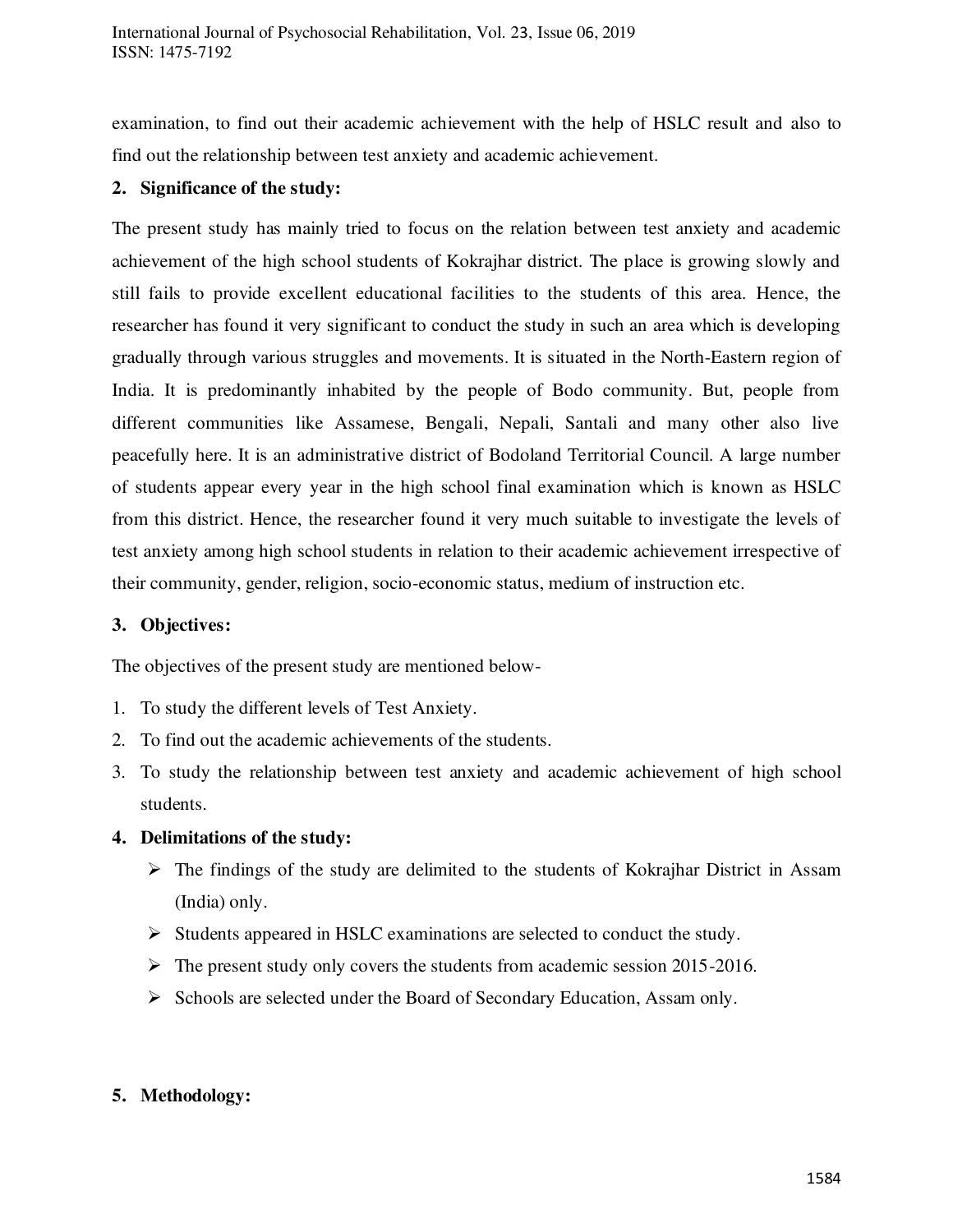Before executing any research, it is important to set a clear methodology. A systematic plan is necessary to find suitable answers of the research questions. Methodology reflects the complete structure of the study. The researcher includes different steps in research plan to find some suitable outcome of the problem. The methodology of the present study is discussed below-

### **5.1 Method used in the present study:**

Descriptive researches are designed to gather information about the present status of any phenomenon. Here, the researcher investigates the event in its original form. In the present study, the investigator has used the Descriptive Survey method.

#### **5.2 Population:**

Population of the present study covers total 6845 students who appeared in the HSLC examination from Kokrajhar district during the academic year 2015-2016. They are considered as the population of the study irrespective of their gender, medium of instruction, management type of the institution etc.

#### **5.3 Sample:**

For the present study Purposive Sampling technique was used and 10% of the population i.e. 684 students were considered as the sample to collect data.

# **5.4 Variables:**

The variables of the present study are mentioned below:

- 1. Dependent variable: Academic achievement
- 2. Independent variable: Test anxiety

# **5.5 Tools used for Data Collection:**

In the present study the researcher has used one standardized tool i.e. Test Anxiety Scale, developed by V. P. Sharma to collect data regarding test anxiety. This was a five-point scale, consisted of 25 items. Each item carried 5 responses ranging from minimum to maximum levels of Test Anxiety. Time was limited to 30 minutes for giving responses to all the items.

Final results or ranks achieved by the students in the HSLC examination (year 2016) were considered as an index of their level of Academic Achievement. Personal data Sheets were developed by the investigator to collect the necessary information of the students.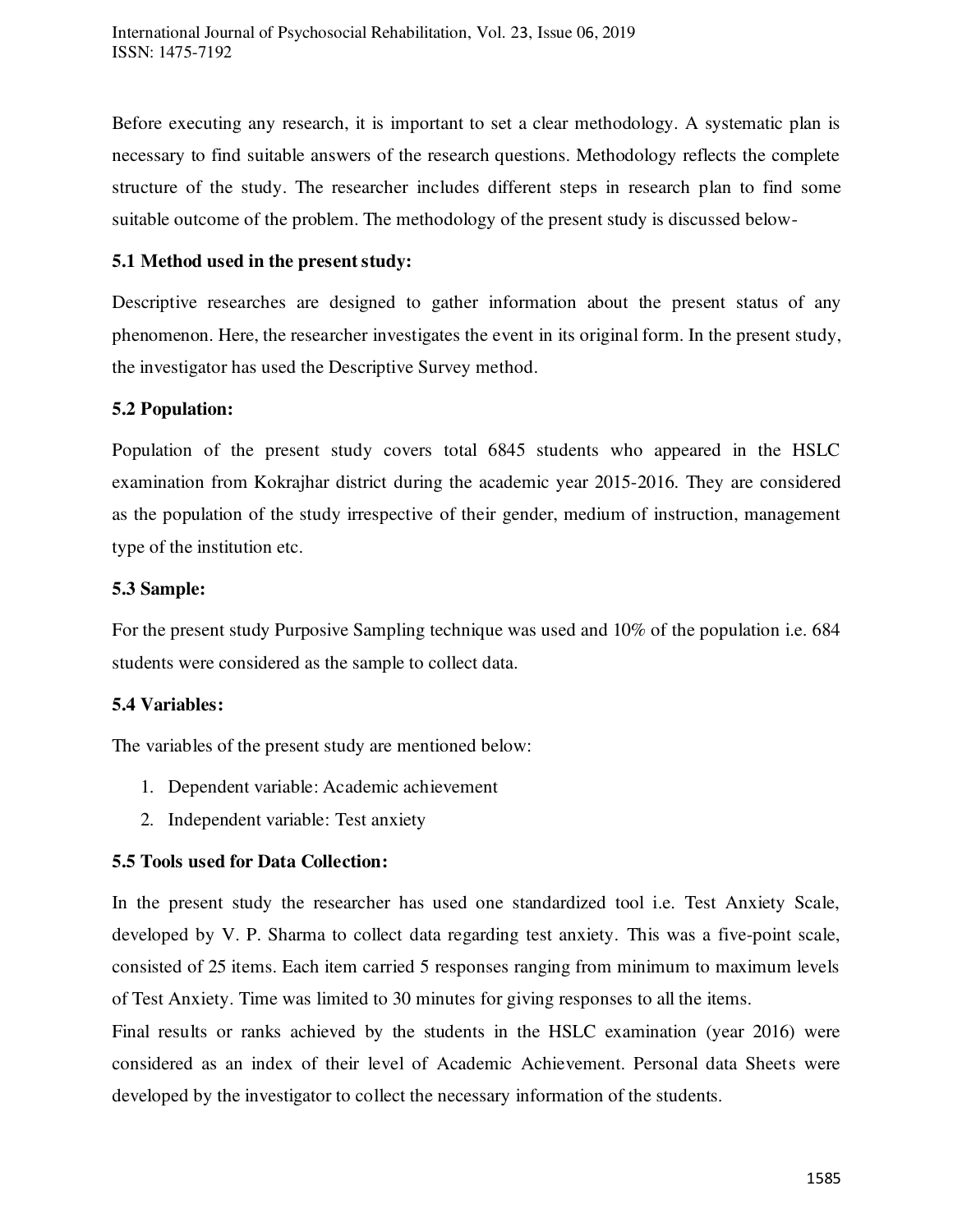### **5.6 Collection of data:**

After completing the selection process of sample, the investigator visited different high schools in Kokrajhar district personally to collect the primary data. The investigator administered the Test Anxiety Scale on a total number of 684 high school students. This test was conducted just before 3-6 months (September-November, 2015) of the HSLC examination (February, 2016). Full freedom was given to the students to ask anything doubtful or difficult during the test. After 30 minutes, the investigator collected the filled scale. Regarding academic achievement, the investigator had to wait till the result was declared by the board (May, 2016). After collecting the results of each sample from the respective schools the findings of the studies were summarized. Secondary data was collected by the investigator from different office records, articles, journals etc.

#### **6. Findings:**

After collecting the required data, the next phase is to analyze and interpret it correctly. Here, the investigator tries to make meaningful interpretation of the raw data. In the following discussion we may find detailed information about various findings of the present study-

# **6.1 Levels of Test Anxiety of high school students:**

In the present study the investigator had collected data regarding the test anxiety of high school students, who appeared in the HSLC examination in 2016. Test Anxiety Scale of V. P. Sharma was used to collect data. The investigator has tried to find out the different levels of test anxiety as categorized by the test developer on the basis of the different ranges of scores. The collected data is mentioned below-

|     | <b>Levels of Test Anxiety</b> | <b>Number of students</b> | Percent $(\% )$ |
|-----|-------------------------------|---------------------------|-----------------|
| The | <b>HIGH</b>                   | 245                       | 35.76           |
|     | LOW                           | 159                       | 23.26           |
|     | <b>NORMAL</b>                 | 280                       | 40.98           |
|     | Total                         | 684                       | 100             |

**Table 1: Levels of Test Anxiety**

mentioned data represents different levels of test anxiety among the high school students selected from different institutions. According to the norms of the test stated by the test developer, scores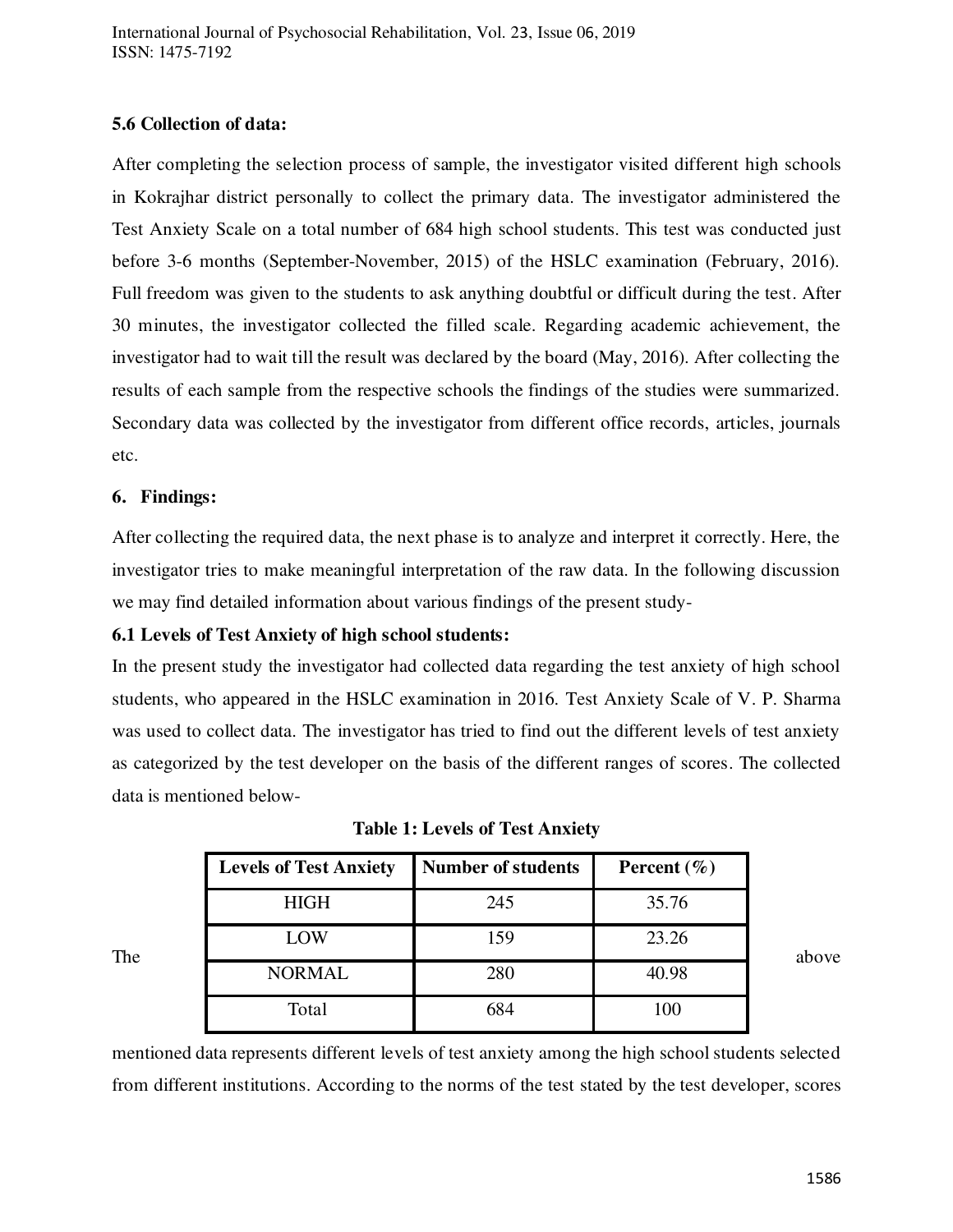between  $75<sup>th</sup>$  percentile and above indicate 'High Test Anxiety', scores between  $25<sup>th</sup>$  percentile and below indicate 'Low Test Anxiety' and scores between percentile 25 and 75 indicate 'Normal Test Anxiety'. It can be seen in the above mentioned table that 35.76% high school students possess High test anxiety as 40.98% students possess Normal test anxiety and 23.26% possess Low test anxiety. Hence, it can be concluded that majority of the high school students possess Normal Test Anxiety. These levels can also be shown with the following graphical representation of data-





# **6.2 Academic achievement of students:**

Here, we have found the achievement of the sample students in the HSLC examination, 2016. The Secondary Board of Education, Assam categorized its students under three divisions particularly on the basis of their scores. The achievement of the students can be clearly shown in the following table-

| <b>Divisions</b>  | <b>Number of</b><br>students | Percent $(\% )$ |
|-------------------|------------------------------|-----------------|
| First $(1st)$     | 147                          | 21.49           |
| Second $(2^{nd})$ | 326                          | 47.66           |

**Table 2: Academic Achievement of sample students**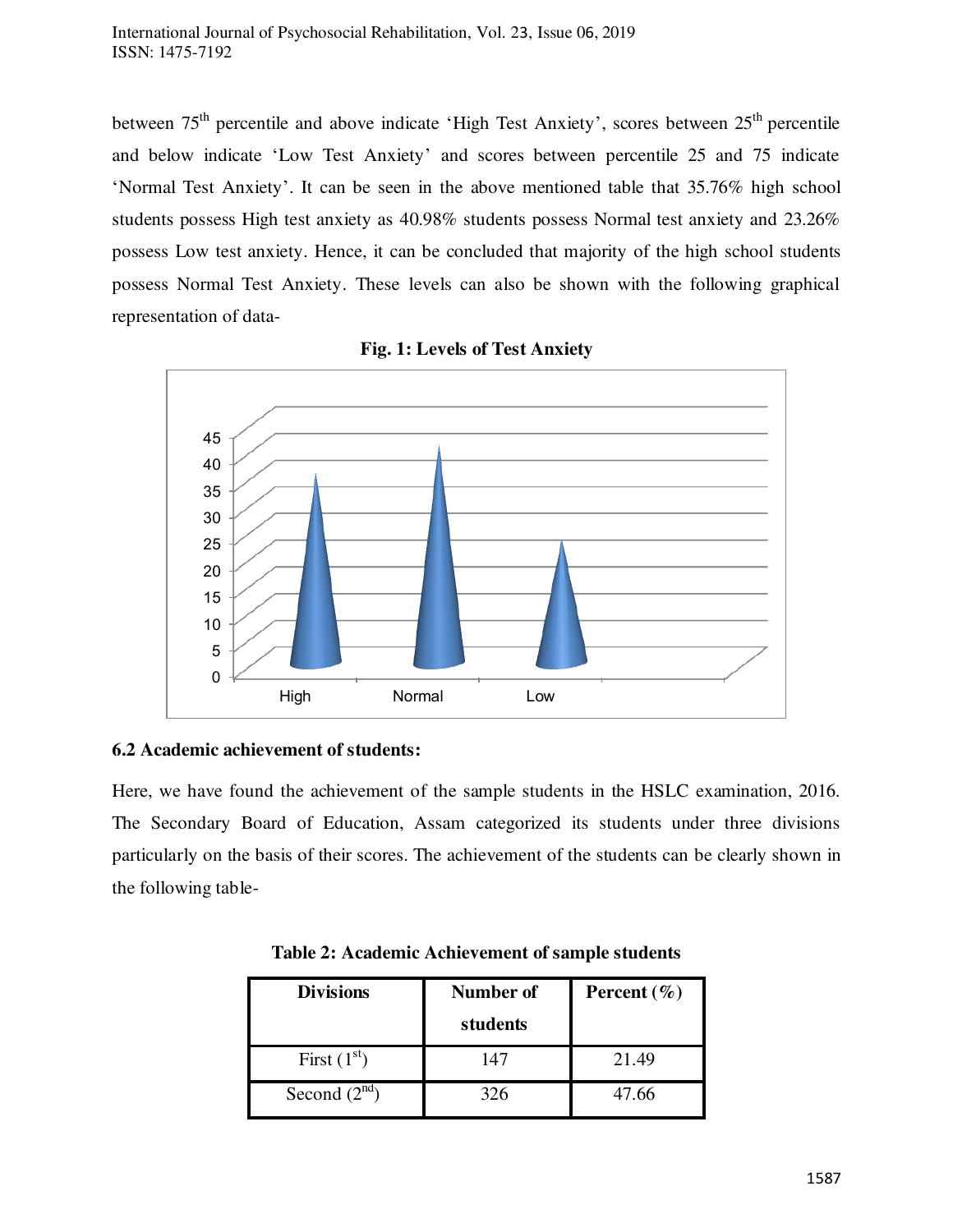| Third $(3rd)$ | 30.85    |
|---------------|----------|
|               | $\alpha$ |

Out of the 684 students majority of the students (47.66%) secured second division. 30.85% students secured third division and lowest 21.49% students secured first division. It is quite normal that the number of students securing first division is less as it requires higher percentage. The findings are shown below with the help of graphical representation-



#### **Fig. 1: Academic Achievement of sample students**

#### **6.3 Relation between Test Anxiety and Academic achievement:**

Test anxiety is nothing but a specific and situational expression of emotion. Hence, it is quite obvious that the thought and feeling of securing higher marks in the exam will also affect the levels of test anxiety. Different researchers in their works have also established the fact that these variables are correlated. Keeping this fact in mind, the investigator has made an attempt to study the relationship between test anxiety and academic achievement of the high school students and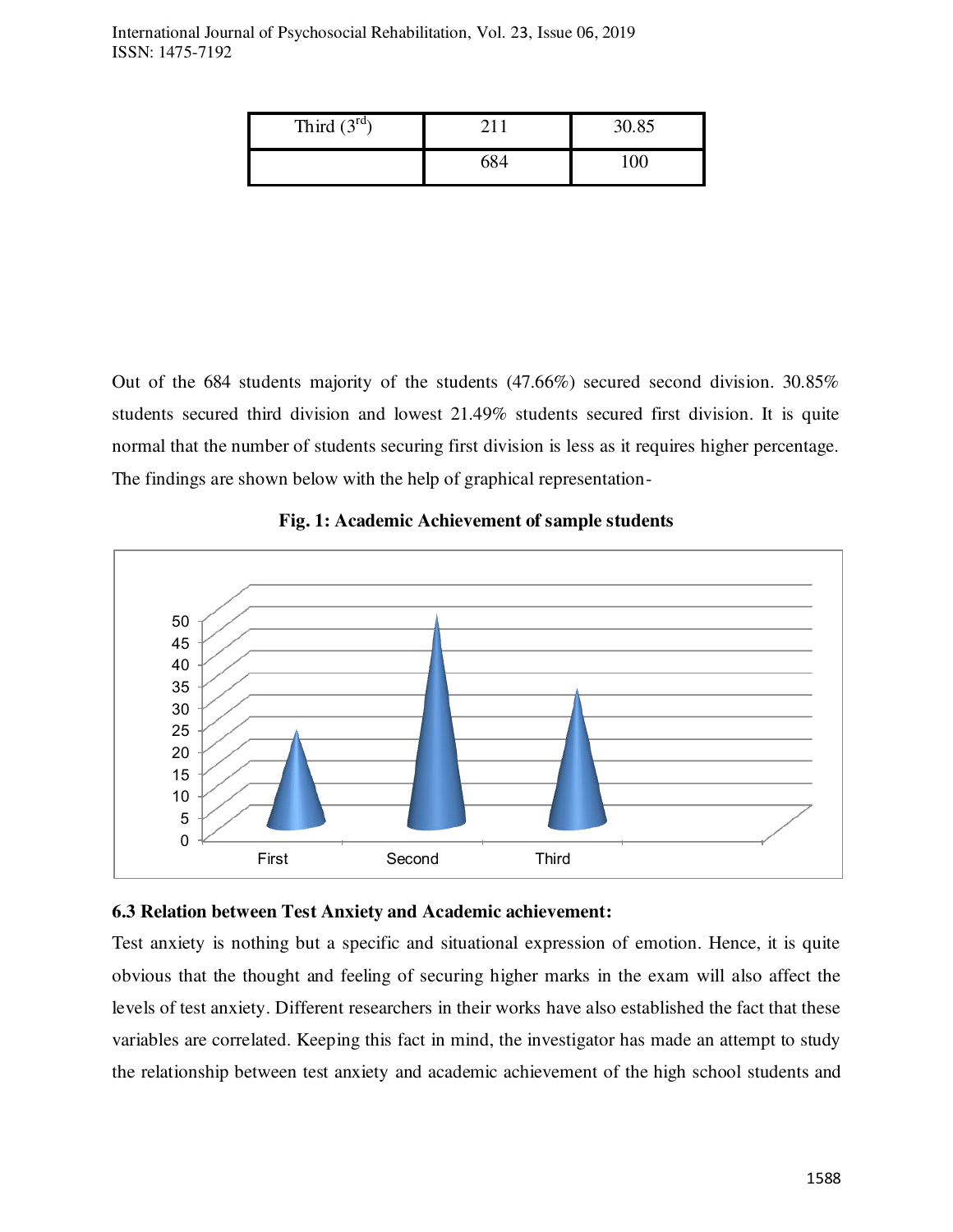for the purpose product moment co-efficient of correlation is computed. The collected data was analyzed and shown below-

| Variables    | <b>Correlation coefficient</b> | Level of significance     |
|--------------|--------------------------------|---------------------------|
| Test anxiety | $-0.82$                        | Significant at 0.05 level |
| Academic     |                                |                           |
| Achievement  |                                |                           |

**Table No. 3: Co-efficient of correlation between Test Anxiety and Academic Achievement** 

The result shown above has revealed a significant outcome. It has shown that the relationship between Test Anxiety and Academic achievement of high school students (r= 0.082) is negative and significant, which means an increase in the test anxiety will decrease the academic achievement and vice versa.

# **7. Conclusion:**

A little anxiety or pressure during the test allows the students to be attentive and focused. But, excessive anxiety will always hamper their test performances. Academic achievement of students is very much dependent upon the curriculum structure, school environment, quality of teachers, teaching methods, teaching aids etc. When a student gets all the educational facilities properly, chance of test anxiety is quite less. In the present research, a significant negative correlation was found between the test anxiety and academic achievement of students. Thus, it is necessary for teachers, parents, administrators and other concerned persons to ensure better educational environment with all required facilities which would help the students to perform better.

# **References**

- Alcala, F. R. (2002). Making oral tests more human and less anxiety generating. Humanising Language Teaching. 4 (4):1– 3.
- Bhansali, R. and Trivedi, K. 2008. Is academic anxiety gender specific: a comparative study. Journal of social science 17(1): 1-3.
- Cassady, J.C. (Ed.). 2010. Anxiety in the schools: The causes, consequences, and solutions for academic anxieties. New York, NY: Peter Lang. Anxiety and Depression Association of America.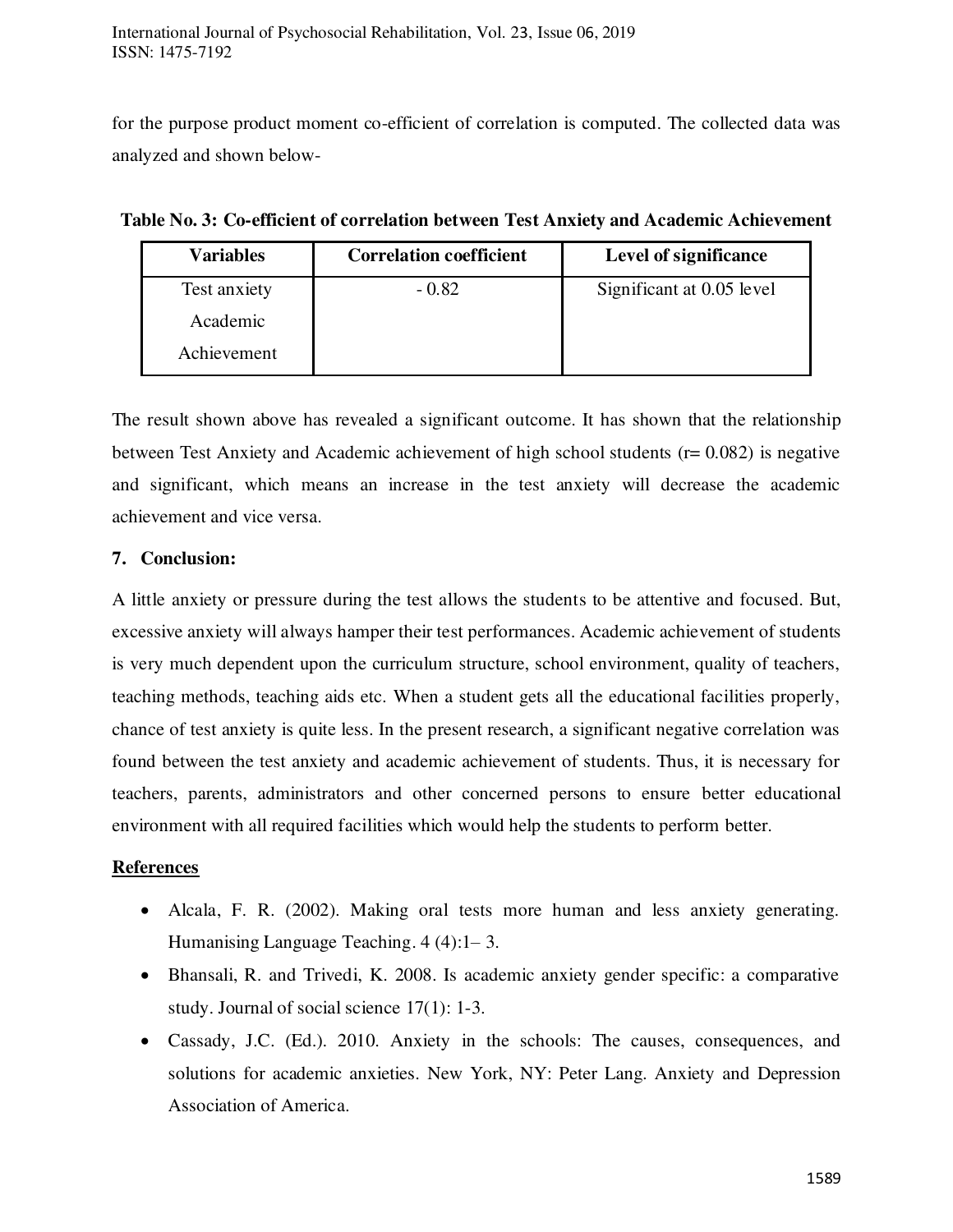- Cassady, J.C. and Johson, R.E. 2002.Cognitive test anxiety and academic performance, Contemp. Eclue. Psychol 27(2): 27- 295.
- Culler, R. & Holahan.C. (1980). Test anxiety and academic performance: The effects of study-related behaviours". Journal of Educational Psychology 72 16-20.
- Everson, H., & Millsap, R. (1991). Isolating gender differences in test anxiety: confirmatory factor analysis of the Test Anxiety Inventory. Educational & Psychological Measurement, 51, 243-251.
- Farooqui, N.Y., Ghani, Rabia and Spielberger, D.C. 2012. Gender difference in test anxiety and academic performance of medical students.International journal of psychology and behavioural science 2(2): 38-43.
- Ginger, E., Ramsey, G. and Driscoll, R. 2010. Test anxiety programme and test gains with nursing classes. Westside Psychology, Knowledge Tennessee, pp. 1-7.
- Gaudry, E., & Spielberger, C. (1971). Anxiety and educational achievement. New York: Wiley.
- Good, C.V. 1973. Dictionary of education, New York, McGraw Hill Book Company, p.7.
- Hamzah, M.H. 2007. Language anxiety among first year Malay Students of the International Islamic College: An investigation of L2 skills, sources of anxiety and L2 performance. A master dissertation in Human Science, IIUM, Malaysia.
- Hancock, D.R. 2001. Effect of test anxiety and evaluative threats on students' achievement and motivation.The journal of educational Research 94(5): 284-290.
- Hembree, R. (1988). Correlates, causes, effects, and treatment of test anxiety. Review of Educational Research,58, 47-77.
- Jain, A. 2012. Effect of academic anxiety and intelligence on the academic achievement of the elementary level.Asian journal of Multidimensional Research 1(4): 90-95.
- Jing, H. 2007. Analysis on the relationship among test anxiety, self-concept academic competency. Journal of US-China Foreign Language 5(1): 48-51.
- Kumar, V. and Kumari, A. 2010. Mathematics anxiety, mathematics performance and overall academic performance in high school stydents.Journal of the India Academy of Applied Psychology 36(1): 147-150.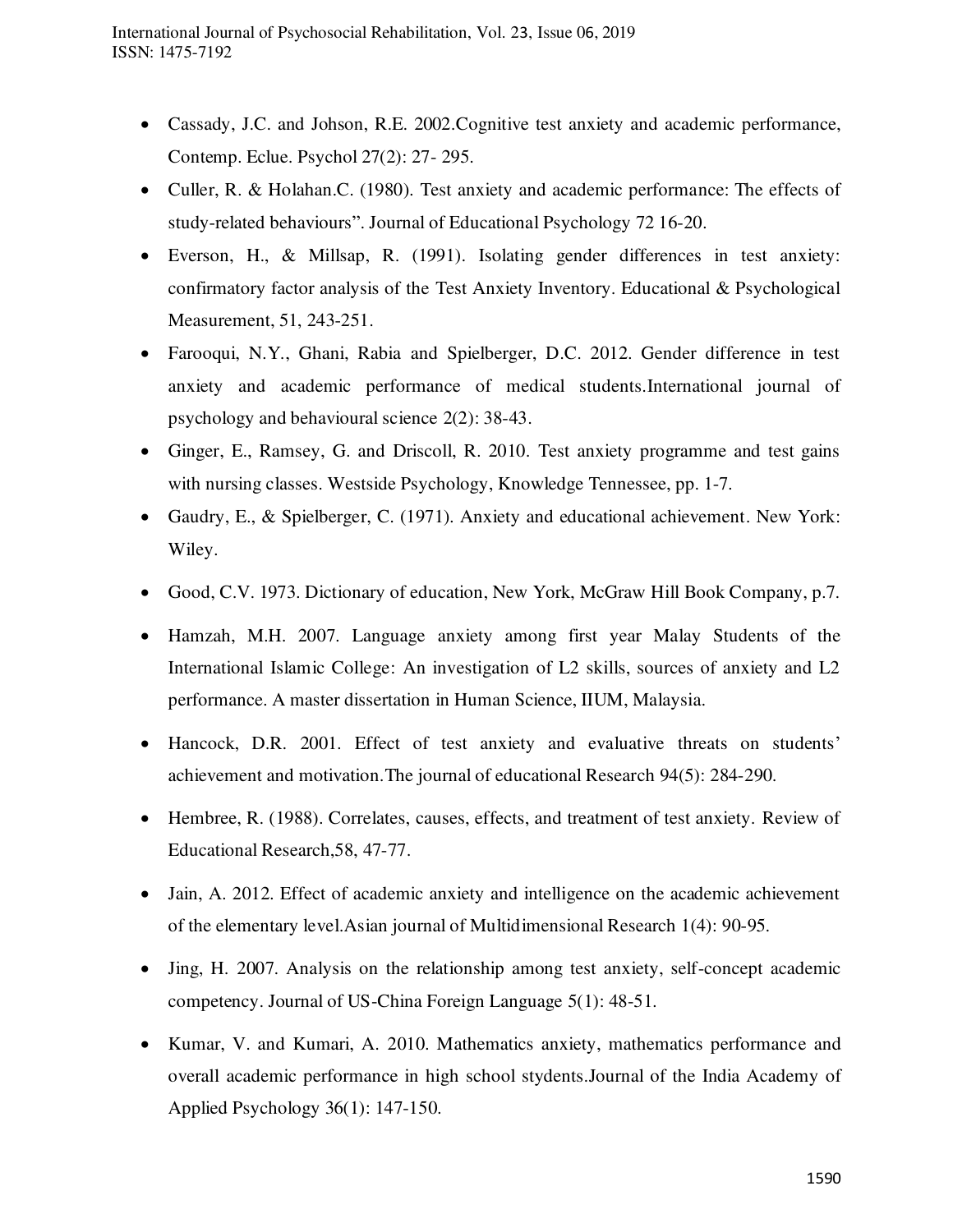- Luigi, M., Francesca, D., Maria, D.S., Eleonora, P., Valentina, G.D. and Benedtto, V. 2007. The role of anxiety symptoms in school performance in a community sample of children and adolescents. BMC Public Health 7(347): doi: 10.1186/1471-2458-7-347.
- Liebert, R., & Morris, L. (1967). Cognitive and emotional components of test anxiety: A distinction and some initial data. Psychological Reports, 20, 975-978.
- MacCraty, R. 2007. When anxiety causes your brain to jam, use your heart. Institute of Heart Math.Heart Math Research Centre, Institute of Heart Math, Boulder Creek, CA.
- Mandler, G., & Sarason, S. B. (1952). A study of anxiety and learning. Journal of Abnormal and Social Psychology, 47, 166-173.
- Morris LW, Davis MA, Hutchings CH. Cognitive and emotional components of anxiety: Literature review and a revised worry-emotionality scale. J Educ Psychol. 1981;73:541- 55.
- Naveh-Benjamin. M & McKeachie, W, J & Lin, Y. (1987). Two types of test anxious students:Support for an Information-processing model. Journal O Educational Psychology, 79, 131-136.
- Ohata, K. (2005). Potential Sources of Anxiety for Japanese Learners of English: Preliminary Case Interviews withFive Japanese College Students in the U.S., TESL-EJ, Volume 9, Number 3,  $1 - 21$ .
- Onyeizugbo, U.E. 2010. Self-efficacy and test anxiety as correlates of academic performance.Educational research 1(10): 477- 480.
- Parvez, M. and Shakir, M. 2014. Academic achievement of senior secondary students in relation to academic anxiety. ResearchJournali's, journal of education 2(3): 1-13.
- Pleg, O. 2009. Test anxiety, academic achievement, and self-esteem among Arab adolescents with and without disabilities. Learning disability quarterly, Sage Publication, Inc. 32(1): 11-20.
- Rachman, S. (2004). Anxiety (2nd ed). New York: Psychology Press Ltd.
- Rana, R.A., Mahmood, N. 2010. The relationship between test anxiety and academic achievement. Bulletin of Education and Research 32(1): 11-20.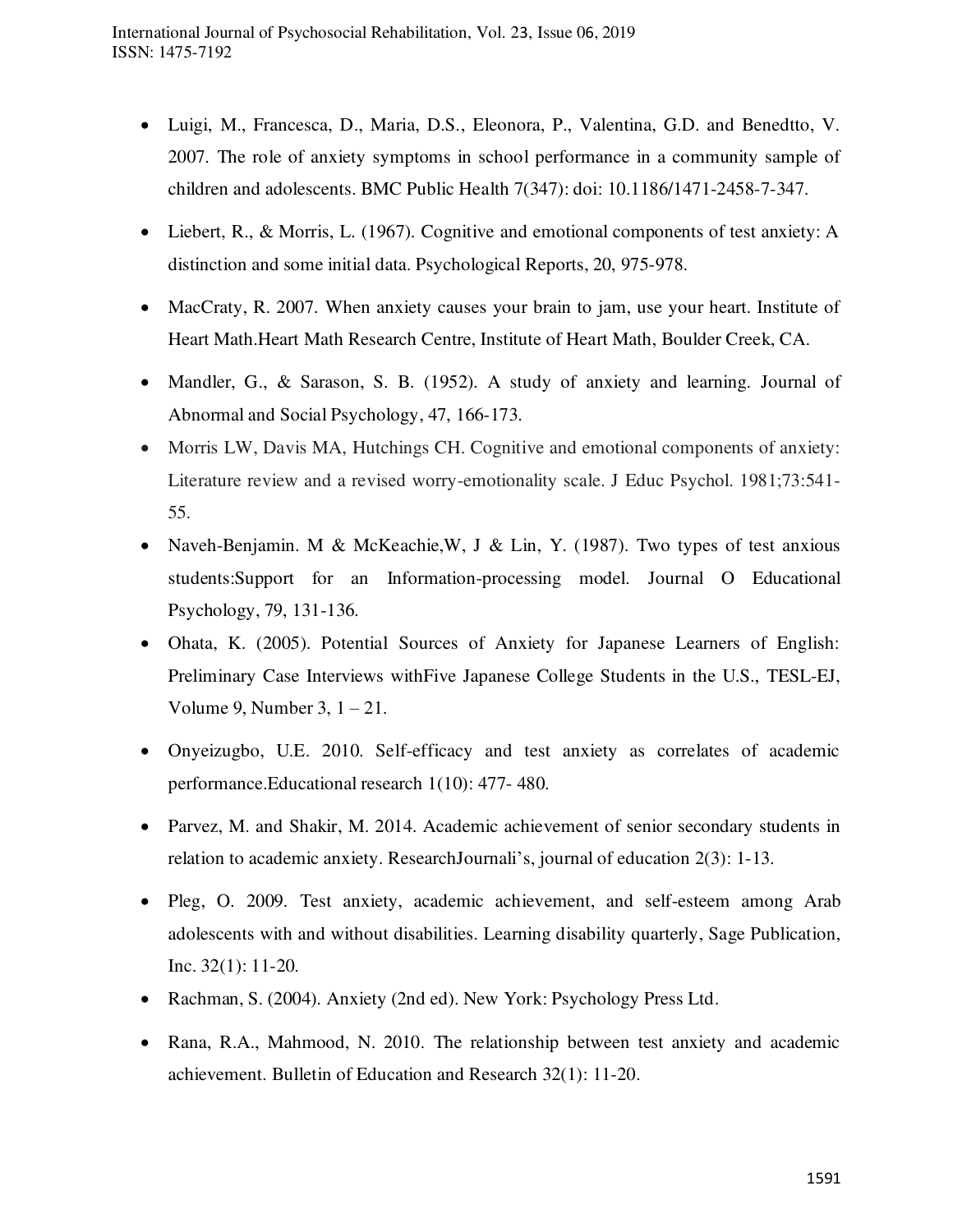- Rezazadeh, M. and Mahmood, N. 2009. Investigating the relationship between test anxiety, gender, academic achievement and years of study: a case of Iranian EFL university students, English Language Teaching 2(4): 68-74.
- Robert, Steven, O., Vukovic and Rosek 2011. The relation between parental involvement and math anxiety: Implications for mathematics achievement. Society for research on educational effectiveness.
- Sarason, S. B., & Mandler, G. (1952). Some correlates of test anxiety. Journal of Consulting and Clinical Psychology, 47, 810-817.
- Sarason, I. G. (1984), Stress, anxiety, and cognitive interference: Reactions to Tests. Journal of Personality and Social Psychology, 46, 929-938.
- Sarason, I. G., Sarason, B. R. & Pierce, G. R. (1990). Anxiety, cognitive interference, and performance. Journal of Social Behaviour and Personality. 5, 1-18.
- Sena, Whitaker, Lowe, Patricia, Lu and Steven 2007. Significant predictors of test anxiety among students with and without learning disabilities. Journal of learning disabilities 40(4): 360-376.
- Sieber JE. Defining test anxiety: problems and approaches. In: Sarason IG, ed. Test Anxiety: Theory, Research and Applications. Hillsdale, NJ: Lawrence Erlbaum and Associates; 1980:15-40.
- Singh, A.K. and Gupta, A.S. 2009. Manualof academic anxiety scale for children (AASC). National Psychological Corporation, Agra (U.P.) India.
- Spielberger, C. D., & Vagg, P. R. (1995). Test Anxiety: Theory, assessment, and treatment. Washington D. C.: Taylor & Francis.
- Sridevi, K.V. 2013. A study of relationship among general anxiety test and academic achievement of higher secondary school students. Journal of Education and Practice 4(1): 122- 130.
- Young, D.J. (1991). Creating a low-anxiety classroom environment: what does the language anxiety research suggest? Modern Language Journal, 75/4, 426-437.
- Young, D. J. (1999). Affect in foreign language and second language learning. Boston, MA: McGraw-Hill.